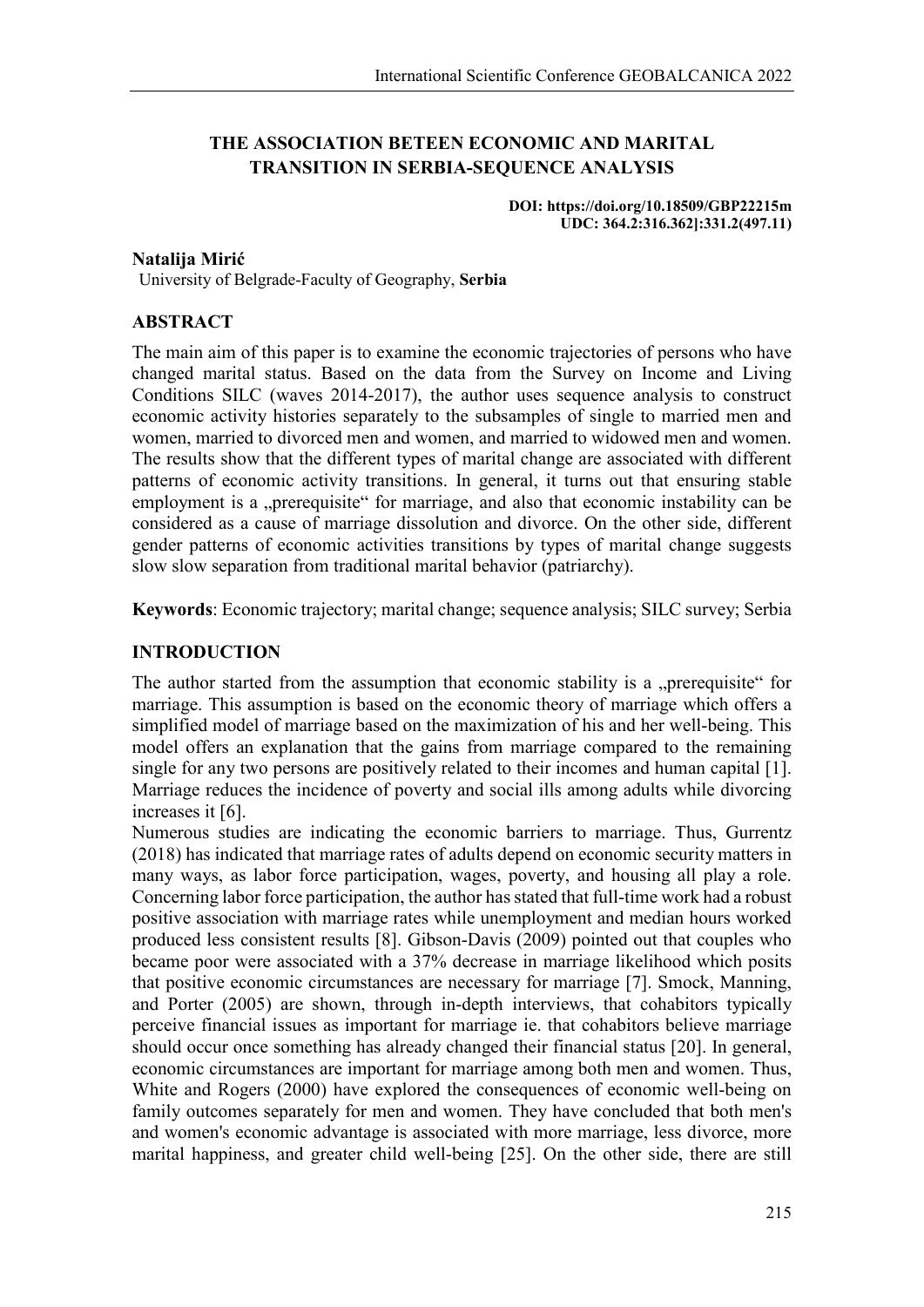studies that are point out different gender patterns in this sense. For example, Yu Xie, Raymo, Goyette and Thornton (2003) have explored the relationship between economic potential and rates of entry into marriage, and conclude that earnings potential strongly and positively influence the likelihood of marriage for men, but not for women [26]. Contrary, Keeley (1977) has offered a gender pattern of an economic model of the determinants of first marriage which implies a negative effect of male wages and a positive effect of female wages on own age at marriage [11].

Secondly, the author of this paper started from the assumption that economic instability causes marital instability and dissolution. As noted above, the starting point is the economic theory of marriage which assumes that each person maximizes his or her expected utility as he decides whether to marry or to remain married. The probability of dissolution is greater when the expected gain from marriage is smaller and the variance in the distribution of realized outcomes is larger [2]. As Hardie and Lucas (2010) have stated, economic hardship was associated with more conflict among married and cohabiting couples [17].

There are a lot of studies in different countries that have examined the impact of a couple's unemployment on union dissolution (both marriage and cohabitation). Hansen (2005) has indicated that unemployment leads to an increased risk of marital dissolution among couples in Norway, but also on gender differences with regards to the impact of unemployment. While economic problems seem to be an important explanation for the impact of husbands' unemployment, the impact of wife's unemployment remained after controlling for other factors [16]. Similar results were obtained by Lewin (2005) and Jelovaara (2003), emphasizing in this way that the most notable reason for family instability is chronically husband's unemployment associated with women's reduced economic gain from marriage [9] [12].

On the other hand, some studies show that a wife's economic independence destabilizes marriage. Liu and Vikat (2004) has evidenced the "independence effect" in Sweden: the linear relationship between the share of a wife's income and the divorce risk is positive [13]. Manting and Loeve (2007) have highlighted that women in the Netherlands who earned more than half of the household income have a high probability of divorce or separation [14]. Kalmijn, Loeve and Manting (2007) have indicated that the shape of the effect of the woman's relative income on separation depends on the type of union. Movements away from income equality toward a male-dominant pattern tend to increase the dissolution risk for cohabiting couples, whereas they reduce the dissolution risk for married couples. Movements away from income equality toward a female-dominant pattern increase the dissolution risks for both marriage and cohabitation [10]. Similarly, Sayer and Bianchi (2000) have shown a positive association between a wife's percentage contribution to family income and divorce, but they point out that this relation is reduced to nonsignificance as soon as variables measuring gender ideology are introduced into the model [19].

Bearing in mind the significant relationship to economic resources-family formation, the idea of this paper is to examine changes in economic activities with respect to the different patterns of marital transitions in Serbia. The economic and social characteristics of Serbia, which will be described in the next section, indicate that this type of research is very important in this country.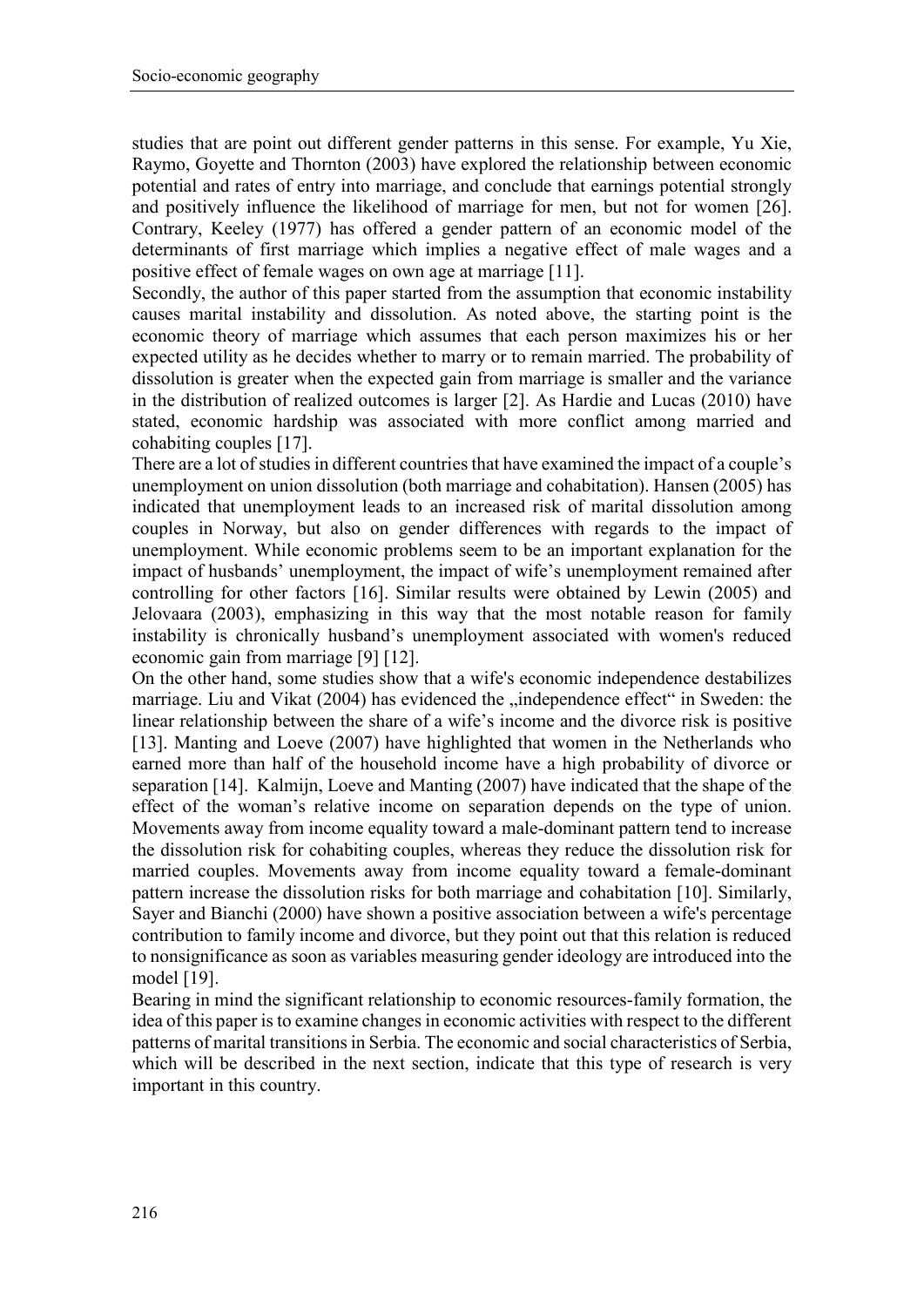#### **BACKGROUND**

#### **Slow separation from traditional marital behavior**

Sociological researches point out that marriage in Serbia presents an institution that is shaped by the great influence of the social environment. Serbia has been characterized by high universality of marriage, rare divorce, and cohabitation as well as the very slow changes in marital behavior [5]. The data from the UNDP-SECONS (2010) supports the universality of marriage in Serbia and shows that widowhood is as prevalent as divorce (10%) among female respondents who have ever married and that almost 80% of them are still married. This author stated that even a slight decrease in the rate of nuptiality in the recent period does not reflect a decline in the universality of marriage but a steady increase of age at entry into marriage [18].

Analysis of the value preferences of the Serbian population from 2008 has shown that marriage and family are still the main generators of patriarchal orientation, even existing tendency to mitigate "hard" traditionalism (patriarchy) in relation to the partnership. Patriarchy is confirmed by findings of mentioned research which has shown that the majority of respondents considered that "marriage as an institution" has not lost its importance (60% of respondents) as well as they oppose to divorce as an option (34% of respondents). Respondents' opinion that the husband should be employed in case that only one spouse should work (57% of respondents), also confirms patriarchy in Serbia [5]. Based on this information, it can be assumed that marriage will have a different effect on the economic activities transitions among men and women.

Sociologists consider that the high universality of marriage and family and blocking of transformational processes of the formation of egalitarian relations between spouses are the consequence of specific structural barriers, the devastating consequences of wars and prolonged economic crises in Serbia as in other post-socialist countries in the Central and Eastern Europe [3] [4] [5] [15] [18]. Thus, a significant decline in divorce in Serbia was recorded during the 1990s marked by a social crisis, the breakup of the former Yugoslavia, and a systemic breakdown. As the authors point out, divorce was a "high risk" during the 1990s in Serbia [5]. Also, Petrović (2011) has stated that structural barriers deepen institutional weakness in Serbia, which leads to a series of paradoxes in strategies of control of risk at the individual-level, such as the biggest relative representation of cohabitation among low social stratification of Serbian society [18].

The challenge is to examine whether an economic factor (economic activity) can be considered as a " transformer" of traditional marital behavior in Serbia? It is interesting to examine whether economic instability still prevails over the traditional opinion that "divorce is not a good option"?

# **Low economic conditions in Serbia at macro and micro-level**

Serbia is characterized by low economic activity. Serbia belongs to the group of countries (predominantly neighboring countries) that have the lowest economic activity rates in the European context. Eurostat data show that the economic activity rate in Serbia is almost 10 percentage points lower than the European average, or more than 20 percentage points lower than in the most economically developed countries such as Switzerland, Sweden, Netherlands, and so on [27].

It is expected that the unfavorable economic conditions at the macro level have a negative impact on economic circumstances at the micro-level. This is indirectly confirmed by recent sociological research by Tomanović, Stanojević and Ljubičić (2016) which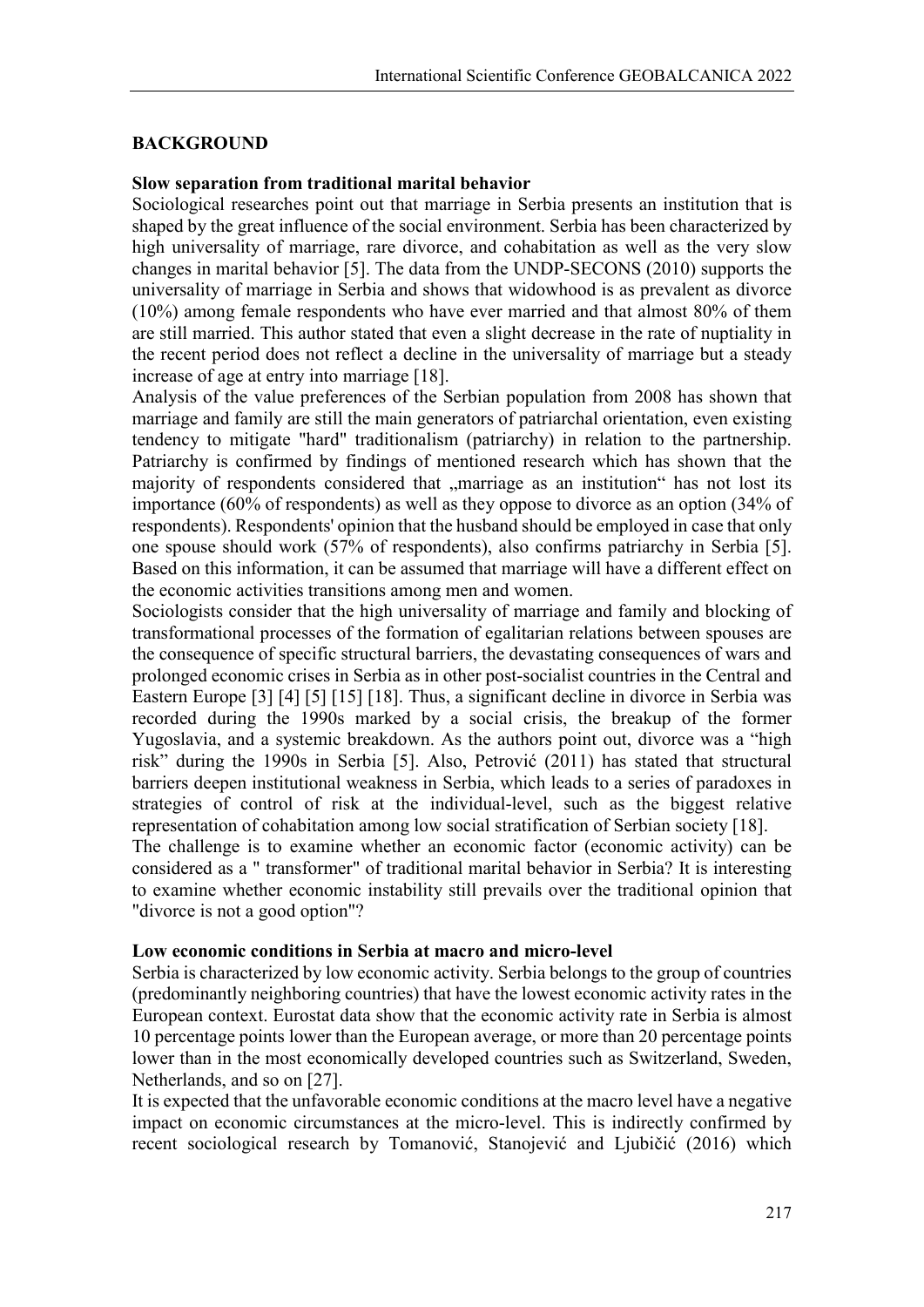showed the low self-perception of the financial situation of young couples with/without children in Serbia. Precisely, this research has shown that 65% of couples report having financial problems, while only  $60\%$  of them are fully financially independent.  $37$ Logically, the causes of financial problems are either unemployment or inadequate (poorly paid) inter-paid jobs among partners [24]. Regarding to the findings in other countries (previous section), it can be assumed that this economic dissatisfaction can potentially result in marriage dissolution and divorce in Serbia as well.

Bearing in mind the presented unfavorable economic circumstances, it is, therefore, no surprise that the relation economic resources-marriage are very pronounced in Serbia, which have shown by many sociological studies [22] [23]. This is confirmed by the mentioned sociological research of the transition to marriage (and parenting) as one of the indicators of transition in adulthood, in individual life paths. The authors, through quantitative and qualitative analysis, have indicated that the standard trajectory implies the linearity of key life events: graduation, followed by employment (temporary and/or permanent), and then the marriage and birth of a child. This research shows that both spouses are employed among half of the married couples which confirmed that economic stability is a "prerequisite" for marriage in Serbia. This is especially true for higheducated married couples who have a high proportion of cases where both spouses are employed (over 70%), as well as a decrease in arrangements that imply that the man is employed while the wife is unemployed or inactive. Also, these authors point to gender differences in "working strategy" after the birth of a child, which implies that male unemployment declines when they become fathers, while the opposite pattern is observed among women [24].

Given that marriage "precedes" parenthood in Serbia [24], it will be interesting to examine whether the precondition of both is actually a stabilization on the labor market. Is the economic precondition for marriage relevant for both men and women, or no?



**Graph 1**. Marriages and divorces in Serbia, by economic activity of husband and wife (2018) Husband Wife

Source: Statistical Office of the Republic of Serbia (2018) [21]

**.** 

<span id="page-3-0"></span> $37$  The survey was conducted in 2011 on a nationally representative sample in 62 Serbian municipalities. Survey was included 1627 respondents aged from 19 to 35 years.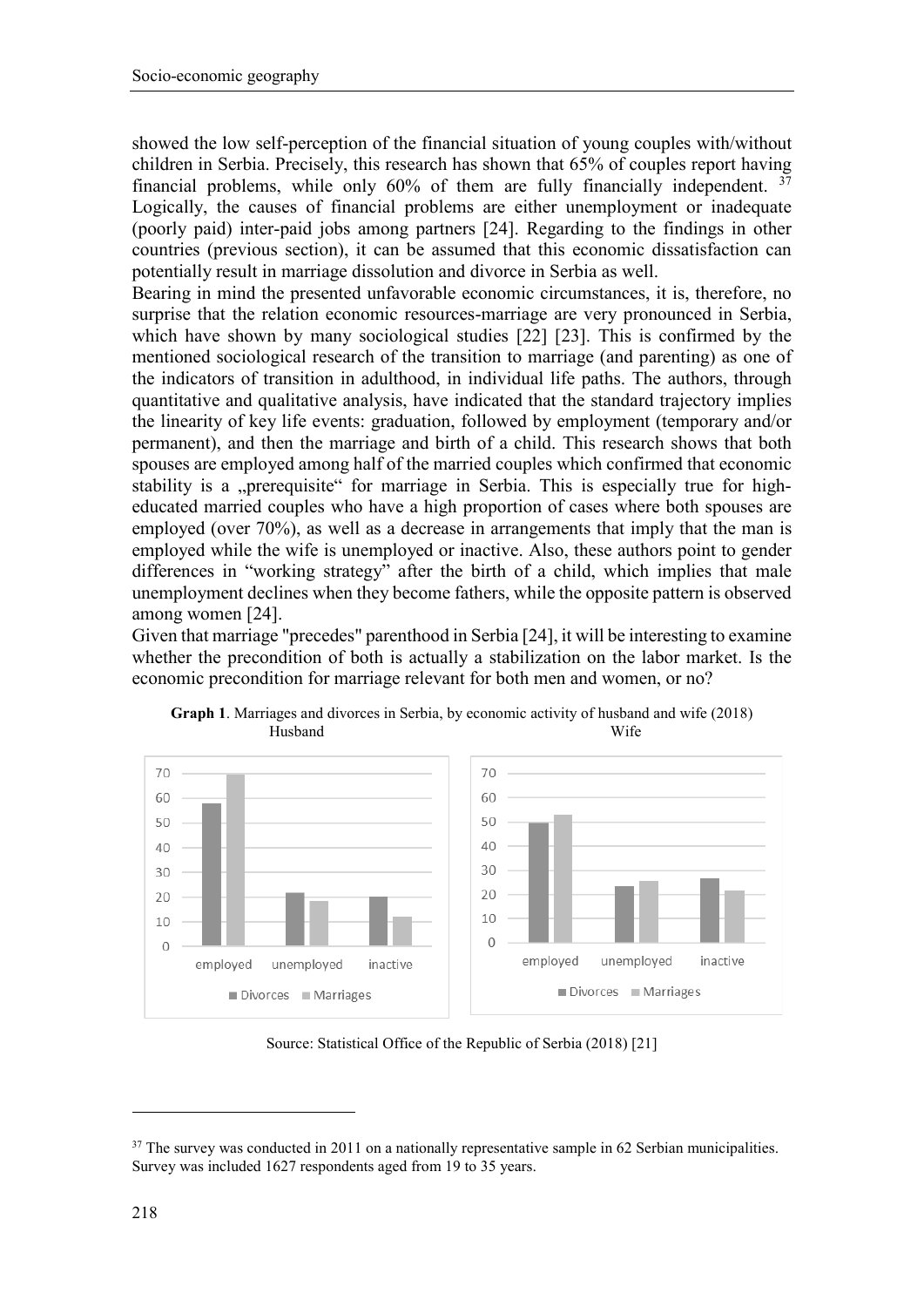In support of the author's assumptions is the fact about the different structure of marriages and divorces in Serbia by the economic activity of the husband and wife. Data from vital registration in Serbia show that employed, especially husbands, participate more in the structure of marriages than in divorces. The opposite pattern is evident when it comes to the share of the unemployed and the economically inactive persons. There is definitely a relationship between economic activity and different types of family formation in Serbia (Graph 1)

# **OBJECTIVE**

The first aim of this paper is to examine the trajectories of the economic activity of individuals who have changed marital status. The answer to the question of whether different types of marital changes are associated with different patterns of economic activities transitions is considered as the first aim of this research.

The second aim is to investigate the gender pattern of trajectories of economic activity by marital changes. In other words, answer the question of whether trajectories of economic activity differentiate by gender and types of marital changes.

Building on the first and second aim, the third goal of the paper is to try to answer on few specific questions: 1) Whether labor market stabilization can be considered as an economic precondition for marriage? 2) Whether economic instability can be considered as a cause of marriage dissolution and divorce? 3) Are there differences between men and women in this regard? 4) Whether, in line with other studies, the male economic (in)stability deciding when it comes to (divorce) marriage?

# **DATA AND METHOD**

This analysis is based on the data from the Survey of Income and Living Conditions in Serbia (EU-SILC). The first wave was carried in 2012/13, and it has since been conducted every year in Serbia. Considering that longitudinal surveys (such as SHARE, GGP…) are not currently being conducted in Serbia, the EU-SILC survey is significant because it allows monitoring of changes at the individual level over a four-year period on different dimensions of life.

The author uses the longitudinal microdata from the EU-SILC (waves 2014-2017) to construct economic activity histories (36 months-from January 2014 to December 2016) for individuals who have recorded a marital change. The author constructed economic activity histories separately to the subsamples of single to married men and women, married to divorced men and women, and married to widowed men and women. Summary statistics of the sample are presented in Table 1. The follow-up starts 18 months before the registration of marital change and ends 18 months after this registration. It should be noted that the exact date (i.e. month) of marital change is unknown in the analysis, therefore the whole year between June 2014 and June 2015 is considered as the reference period in which the change could have occurred.

The author's empirical approach consists of two steps. First, by applying sequence analyses, the author obtains economic activity histories separately by gender and types of marital change. Second, the author estimates transition rates separately by gender and types of marital change.

In order to describe and visualizing trajectories of economic activity, the author uses sequence analysis in TraMiner (R-package). The author defined possible states that shape trajectories of economic activity: unemployed (UN), training (TR), part-time employed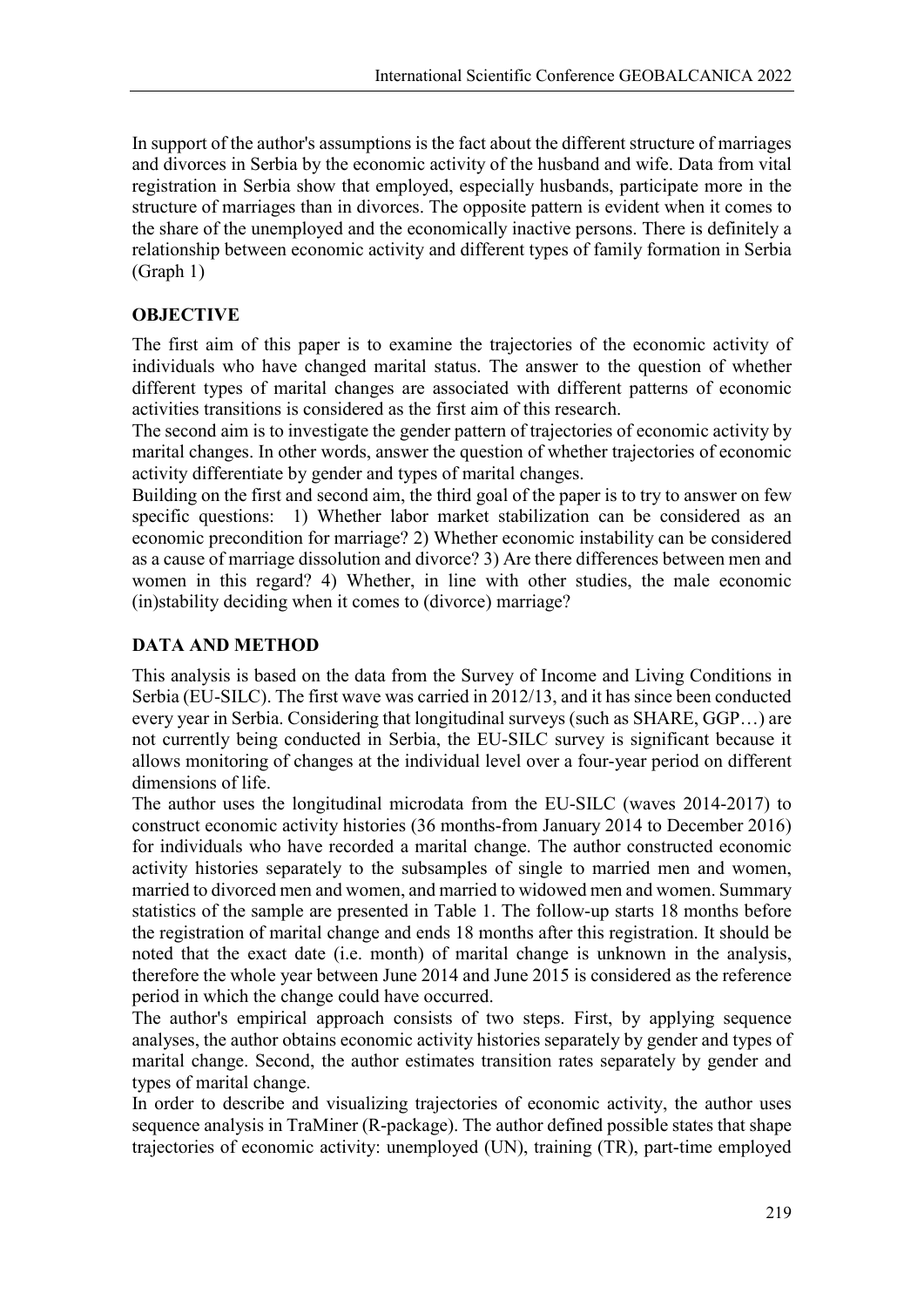(EP), full-time employed (EF), self-employed (SE), domestic work (DW), and retirement (RE). All data on economic activity histories were obtained by the retrospective information provided by respondents in the EU-SILC survey.

Transition rate presents estimated probability to be in state i at t when we are in state j at the previous position t-1 (Formula 1). In the case of this research, the transition rate presents an estimated probability to be in a certain state of economic activity at the one month when we are at a certain state of economic activity at the previous month. In formula 1, i and j are the possible states of economic activity (UN, TR, EP, EF, SE, DW, RE) while t is months (36 months-from January 2014 to December 2016).

$$
p = (x_{it} \mid x_{j(t-1)}) \tag{1}
$$

|        |         |       | Tuble 1.8 annihary statistics of the sample |            |            |
|--------|---------|-------|---------------------------------------------|------------|------------|
|        |         |       | Types of marital change                     |            |            |
|        |         | Total | Single to                                   | Married to | Married to |
|        |         |       | married                                     | divorced   | widowed    |
| Gender | Male    | 47.5  | 55.8                                        | 50.0       | 23.1       |
|        | Female  | 52.5  | 44.2                                        | 50.0       | 76.9       |
| Age    | $20-29$ | 23.0  | 37.9                                        | 13.6       | 2.6        |
|        | 30-39   | 22.5  | 25.3                                        | 30.3       | 2.6        |
|        | 40-49   | 18.0  | 21.1                                        | 24.2       | 0.0        |
|        | 50-59   | 13.5  | 10.5                                        | 16.7       | 15.4       |
|        | $60+$   | 23.0  | 5.3                                         | 15.2       | 79.5       |
|        | N       | 200   | 95                                          | 66         | 39         |

Table 1.Summary statistics of the sample

The reason for the small sample (Table 1) is that, due to the lack of longitudinal demographic surveys in Serbia, the author had to use EU-SILC data and select individuals who: 1) changed their marital status and 2) repeated it in three consecutive waves of survey. Therefore, this can be considered a preliminary analysis while one of the goals of future research is to examine opportunities for expansion of the sample

# **RESULTS**

### **Sequence of state distributions**

Results show that three types of marital changes clearly are associated with different patterns of economic activity transitions in Serbia. Graph 2 offers a dynamic view by plotting the proportion of individuals in each of the seven states of economic activity at each time point by type of marital changes and gender. Graph 3 highlights the most frequent patterns of economic activities transitions by type of marital changes and gender. Generally, the results indicate the importance of economic stability for marriage for both men and women. This is confirmed by the big proportion of those with stable economic status or those who were full-time employed before and after entering into marriage. Stabilization on the labor market is evident before entering into marriage among 28% of single to married men and women (Graph 2).

But expectedly, given the findings of previous studies (Background section), the economic activities transitions for single to married individuals are different among men and women. On the one side, it turned out that entry into marriage starts activation on the labor market among men. This is confirmed by the fact that the most frequent state ordering is unemployed-full-time employed for single to married men. In other words, 50% of single to married men who change their economic status have transited from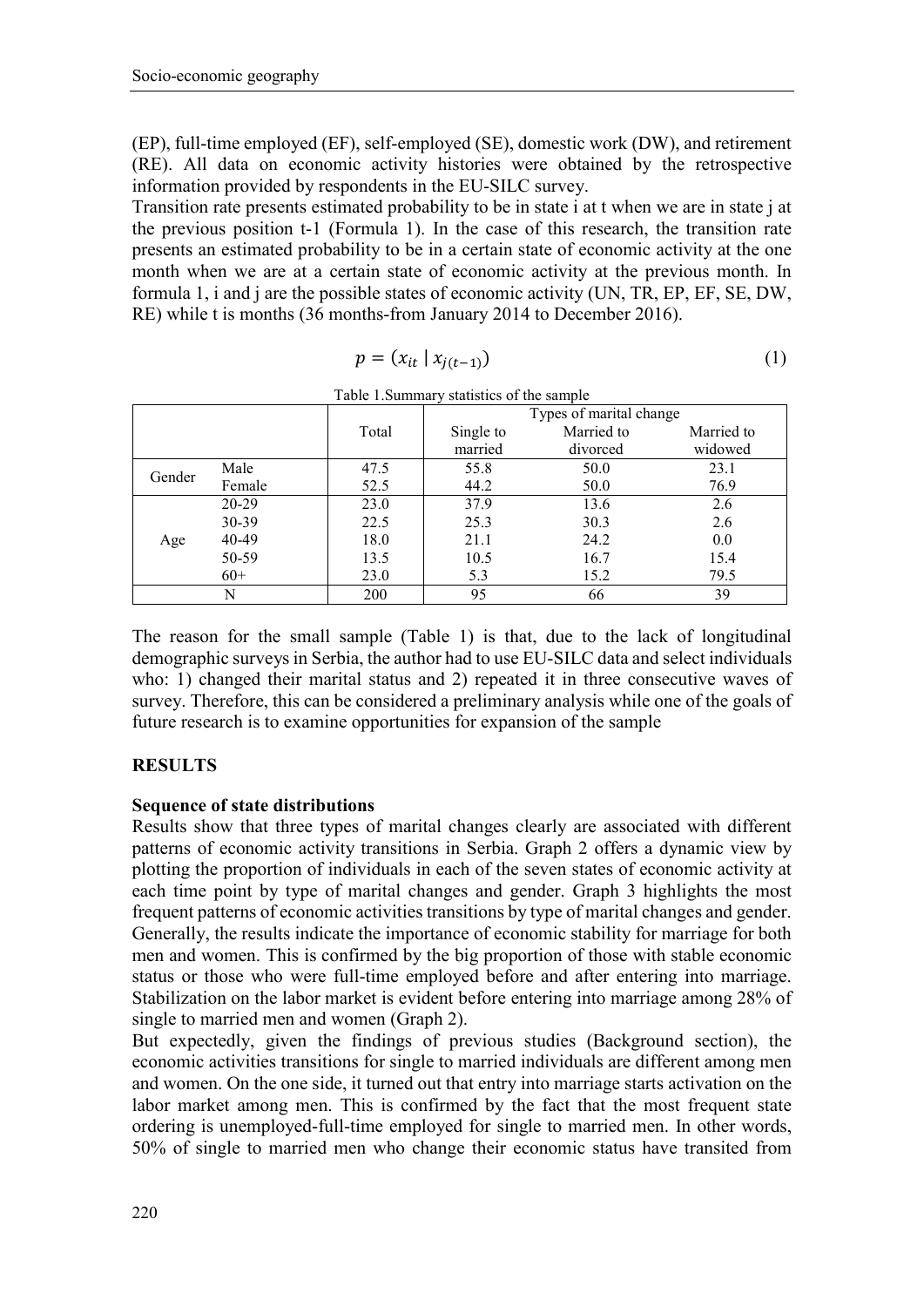unemployed to full-time employed. As we can see in Graph 2, the timing of the transition from unemployment to employment coincides with the reference timeframe in which marital status has changed among those men (June 2014-June 2015). Even a certain number of cases have transited into employment and before this reference period which more testifies about male economic stability as a precondition for marriage (Graph 2; Graph 3).

On the other side, the trajectory of economic activity is completely different for single to married women. The most frequent state ordering is full-time employed-unemployed, which means that, unlike men, entry into marriage for women means withdrawal from the labor market. Results show that women experience a "delayed" transition of economic activity that begins after entering into marriage. The transition from employment to unemployment gradually begins in the middle of the reference period, which means that the transition could occur 6 months after entering into marriage. It can be assumed that the female economic activities transition may be more related to pregnancy or childbirth at the beginning of marriage than with a change of marital status. A certain number of women who transited to domestic work after entering into marriage also can be related to the birth of a child (Graph 2; Graph 3). Likewise, over 60% of single to married individuals are optimal reproductive age (Table 1).

Results show that the death of the spouse does not greatly affect the transition of economic activity which is confirmed by the fact that about 54% of married to widowed individuals have recorded the same economic status before and after the death of a partner. This is especially true for married to widowed men among whom this share reaches almost 100%. These are retirees in most cases which could be expected given that 80% of married to widowed individuals are over 60 years of age. However, it turned out that widowhood to a greater extent changing economic status among women than men. The most frequent state ordering is domestic work-retirement or 50% of married to widowed women who change their economic status has transited from domestic work to retirement (Graph 2; Graph 3). It can be assumed that they are women who were housewives in the marriage while they inherited a pension after their husband's death. The timing of the "delayed" transition confirms this assumption because it suggests some time for obtaining a family pension after the husband's death. More precisely, the transition from domestic work to retirement gradually begins in the middle of the reference period, which means that the transition could occur 6 months after the husband's death.

Marriage dissolution and divorce have been shown to have a greater impact on male economic activity status than females. In other words, 66% of married to divorced women have recorded the same economic status before and after divorce, while this percentage for men is 48%. Most of them are full-time employed which suggests, on the one side, that the economic instability of the spouses is not the "cause" of the marriage dissolution and divorce. But on the other side, the fact that a higher proportion of married to divorced men than women had been unemployed for at least 6 months before a divorce suggests that the husband's economic instability can be considered as a factor of the marriage instability and ultimately of divorce. Precisely, 20% of married to divorced women and 34% of married to divorced men had been unemployed for at least six months before the divorce. However, as mentioned, it turned out that divorce to a greater extent changing economic status among men than women. The most frequent state ordering is selfemployed-unemployed or 50% of married to divorced men who change their economic status have transited from self-employment to unemployment (Graph 2; Graph 3). It can be assumed that they are men who had a private business with their wives, but marriage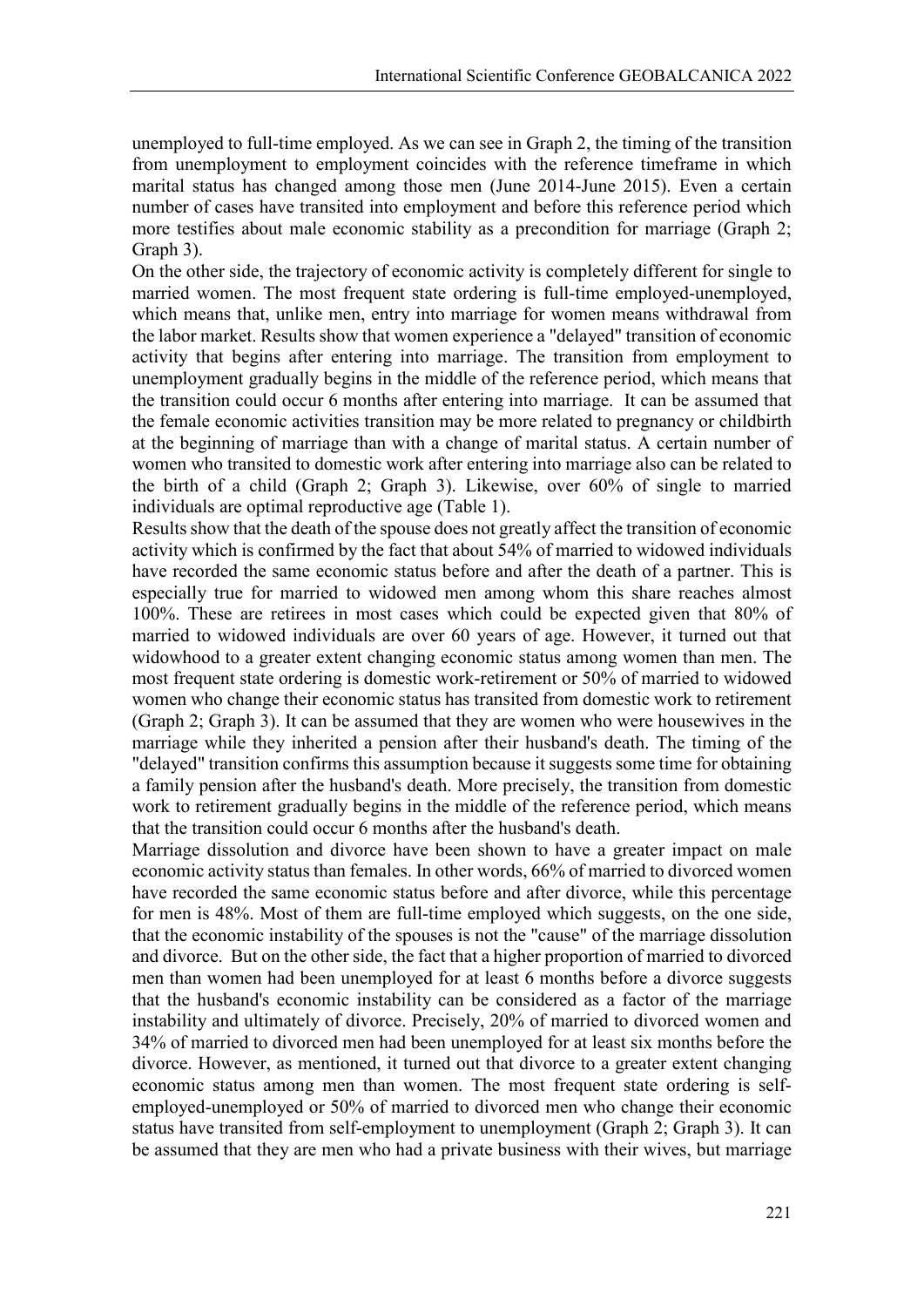dissolution and divorce implied interruption of joint business and a change in their economic status.

## **Transition rates**

As explained in the section Method and Data, transition rates show estimated probabilities to be in a certain state of economic activity at a certain month when an individual is in a certain state of economic activity in the previous month. Bearing in mind that these rates indicate the probability of transition of economic status between two months (month t and month t+1), it should not be surprising that the rates are highest when it comes to the transition to the same state of economic activity. This is a characteristic of all individuals regardless of the types of marital changes and gender. For example, a person who was unemployed in June 2016 is most likely to remain unemployed in July 2016 regardless of types of marital changes and gender.

But on the other side, transition rates suggest that three types of marital changes clearly are associated with different patterns of economic activities transitions which correspond with the results of the sequence analysis presented in the previous section.

The importance of economic stability for marriage is reflected in the fact that the transition rate EF-EF (the estimated probability that an individual remains full-time employed in the month t and  $t+1$ ) is the highest for both single to married men and women. Although low, the probabilities of transiting from training and unemployment to employment between two months (TR-EF, UN-EF) were recorded among single to married men which suggests the particular importance of their stability on the labor market. On the other hand, the tendency to withdraw from the labor market confirms the existence of the probabilities of transition from (self) employment to unemployment (EF-UN, SE-UN) among single to married women (Table 2).

The estimated probability of remaining retired between two months is 1 (RE-RE) among married to widowed individuals which definitely confirms that the death of the spouse does not affect the transition of economic activity. Of course, this result is related to the old age structure of this category of individuals (Table 1, Table 2).

On the one hand, the estimated probability of remaining full time employed between two months is the highest among both married to divorced men and women, therefore it can be considered that the economic instability of the spouses is not the only "cause" of the marriage dissolution and divorce. But on the other hand, transition rates indicate a causal link between male economic status and divorce, thus confirming the assumptions from the previous section. Specifically, a comparison of male and female transition rate EF-UN suggests that the estimated probability to transition from employment to unemployment is higher among men than women which can mean that male economic instability can be considered as a factor of the marriage instability and divorce. Also, the assumption that interruption of joint private business after the divorce changes male economic status is supported by the result of the existence of a certain probability to transition from (self)employment to unemployment between two months (SE-UN) among married to divorced men.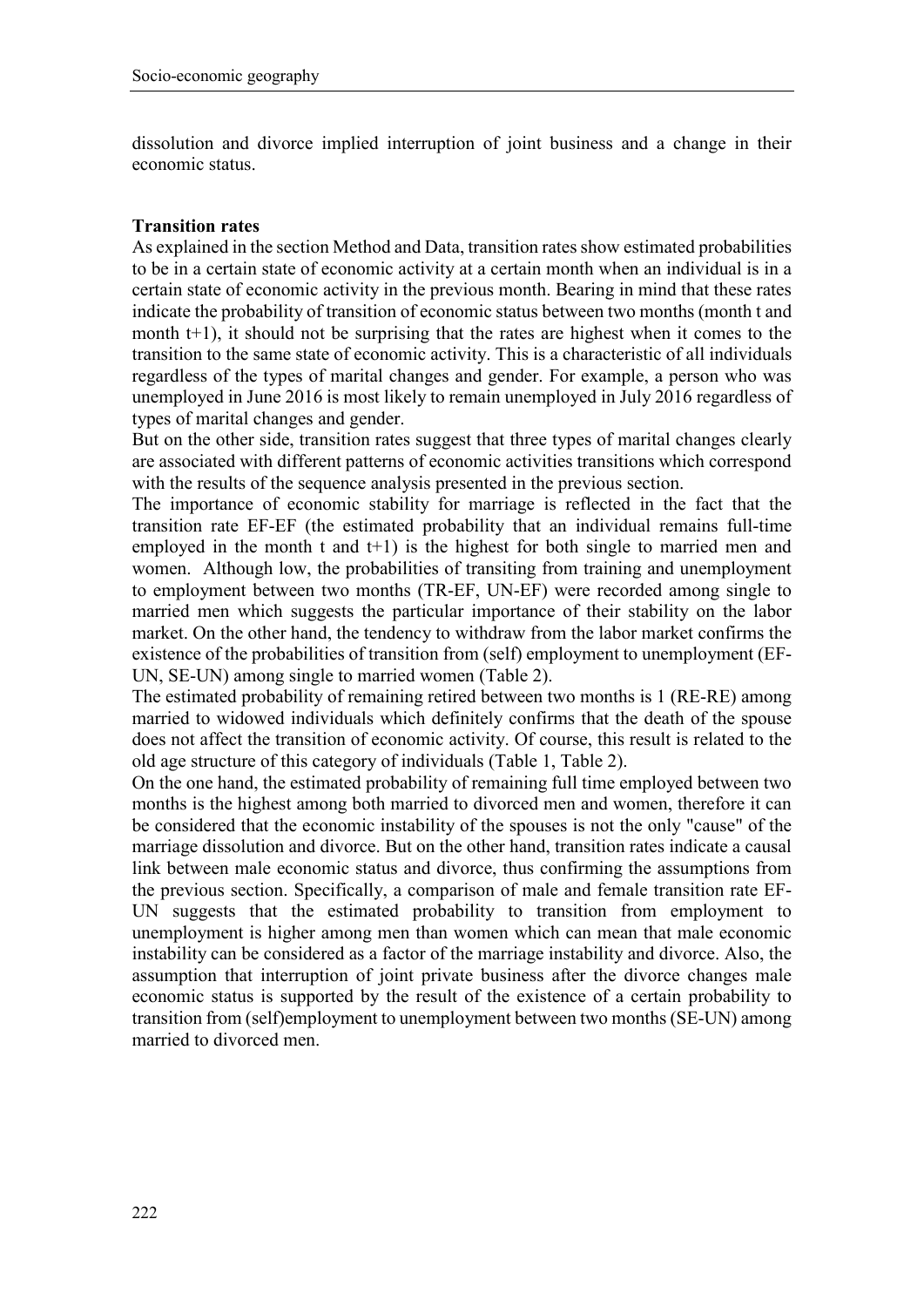

**Graph 2**. State distribution plot by economic activity, type of change of marital status and gender. Female Male

Source: Author' calculation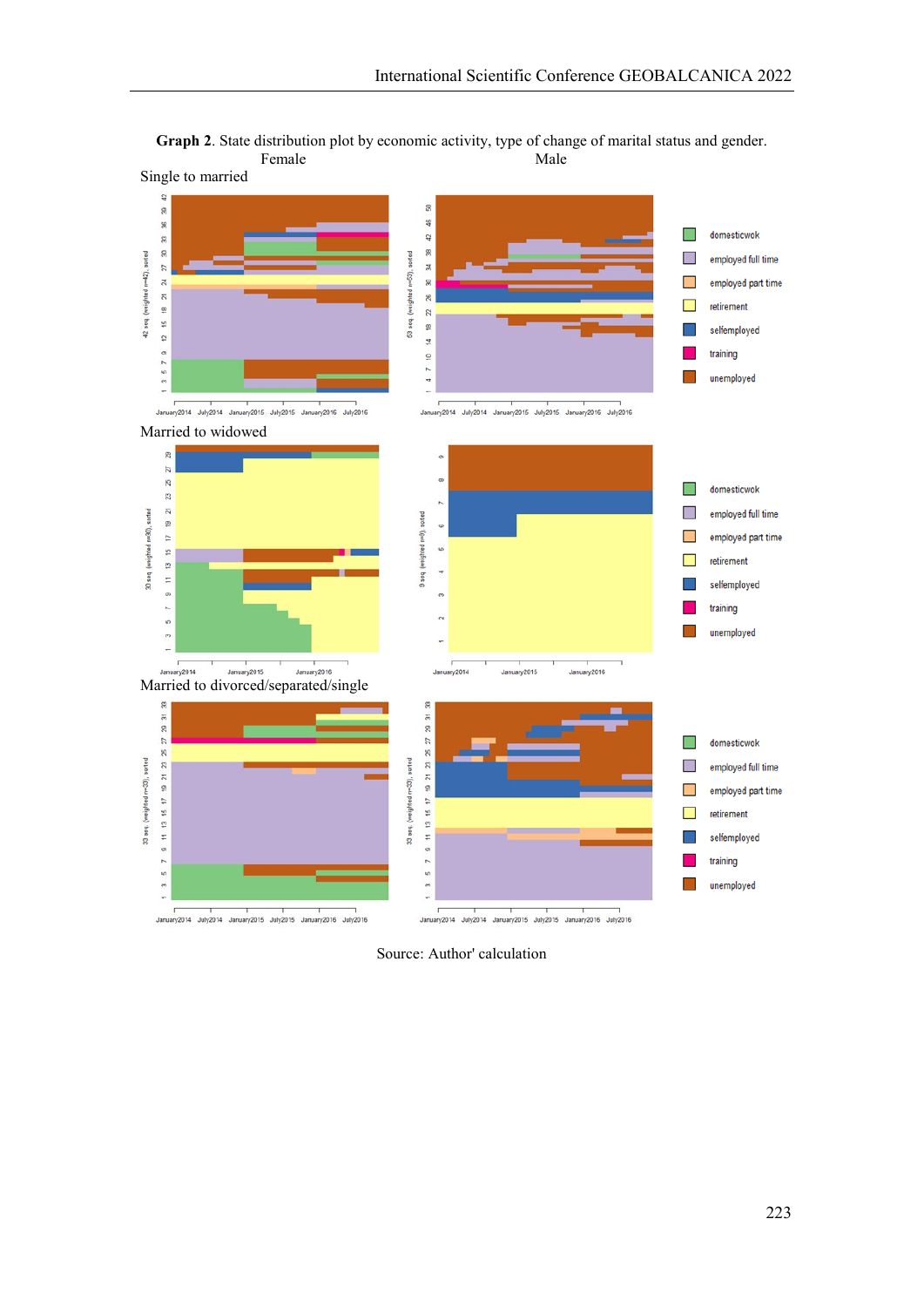

**Graph 3**. Parallel coordinates plot on economic activity sequences by type marital changes and gender. Female **Male** 

Source: Author' calculation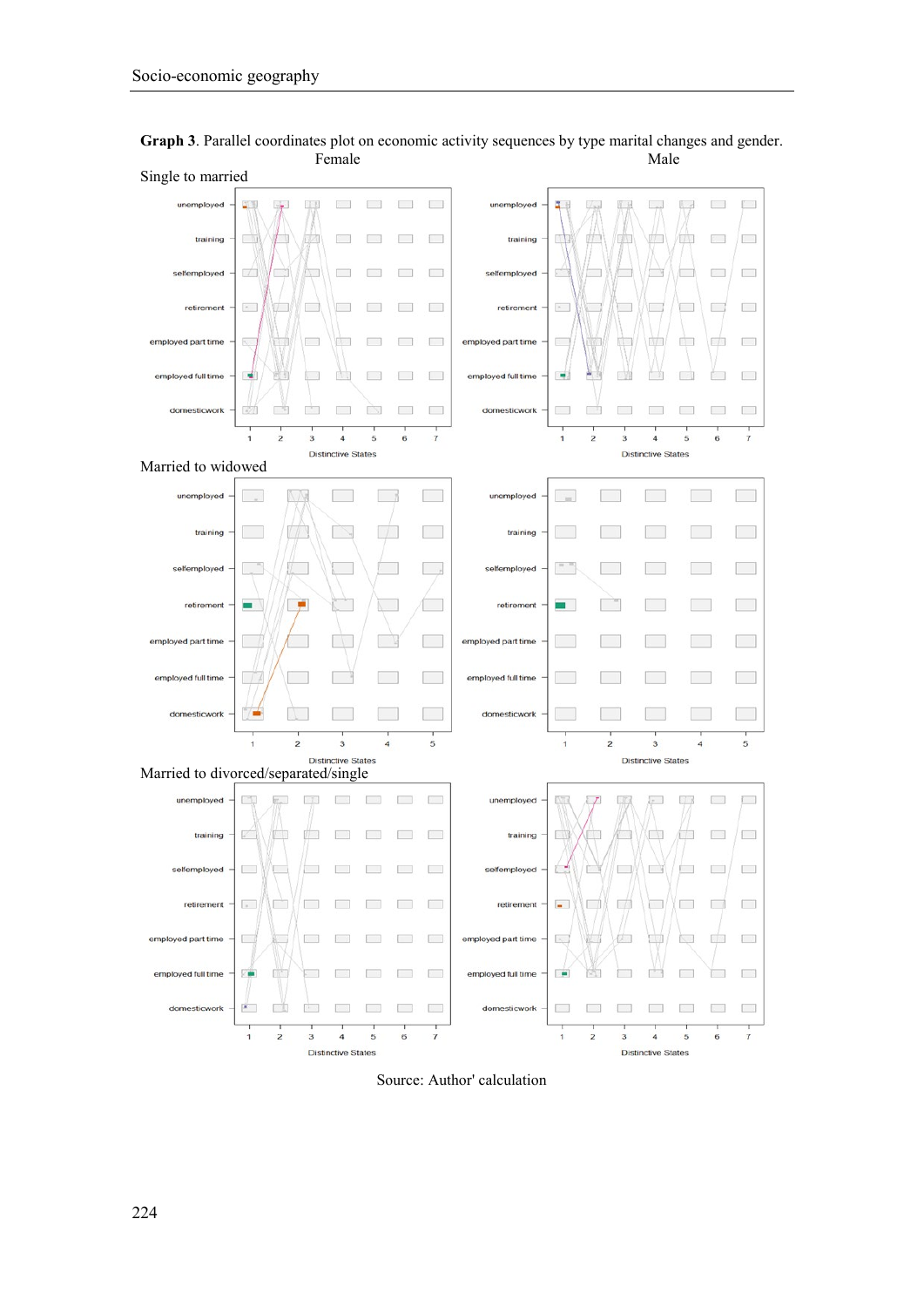|                   | DW    | EF    | EP    | RE     | SЕ                                   | TR    | UN    |  |  |  |  |
|-------------------|-------|-------|-------|--------|--------------------------------------|-------|-------|--|--|--|--|
| Single to married |       |       |       |        |                                      |       |       |  |  |  |  |
| Male              |       |       |       |        |                                      |       |       |  |  |  |  |
| EF                |       | 0.984 |       | 0.000  | 0.000                                | 0.000 | 0.016 |  |  |  |  |
| $RE*$             |       | 0.000 |       | 1.000  | 0.000                                | 0.000 | 0.000 |  |  |  |  |
| SE                |       | 0.009 |       | 0.000  | 0.973                                | 0.000 | 0.018 |  |  |  |  |
| TR*               |       | 0.063 |       | 0.000  | 0.000                                | 0.875 | 0.063 |  |  |  |  |
| <b>UN</b>         |       | 0.032 |       | 0.000  | 0.000                                | 0.000 | 0.968 |  |  |  |  |
| Female            |       |       |       |        |                                      |       |       |  |  |  |  |
| <b>DW</b>         | 0.956 | 0.002 | 0.000 | 0.000  | 0.006                                | 0.000 | 0.036 |  |  |  |  |
| EF                | 0.000 | 0.979 | 0.000 | 0.000  | 0.000                                | 0.000 | 0.022 |  |  |  |  |
| EP                | 0.000 | 0.042 | 0.958 | 0.000  | 0.000                                | 0.000 | 0.000 |  |  |  |  |
| $RE*$             | 0.000 | 0.000 | 0.000 | 1.000  | 0.000                                | 0.000 | 0.000 |  |  |  |  |
| SE                | 0.000 | 0.021 | 0.000 | 0.000  | 0.906                                | 0.031 | 0.041 |  |  |  |  |
| TR*               | 0.000 | 0.000 | 0.000 | 0.000  | 0.000                                | 1.000 | 0.000 |  |  |  |  |
| <b>UN</b>         | 0.008 | 0.015 | 0.000 | 0.000  | 0.004                                | 0.000 | 0.973 |  |  |  |  |
| Single to widowed |       |       |       |        |                                      |       |       |  |  |  |  |
|                   |       |       |       | Male   |                                      |       |       |  |  |  |  |
| RE                |       |       |       | 1.000  | 0.000                                |       | 0.000 |  |  |  |  |
| $SE*$             |       |       |       | 0.021  | 0.979                                |       | 0.000 |  |  |  |  |
| <b>UN</b>         |       |       |       | 0.000  | 0.000                                |       | 1.000 |  |  |  |  |
|                   |       |       |       | Female |                                      |       |       |  |  |  |  |
| <b>DW</b>         | 0.946 | 0.000 | 0.000 | 0.038  | 0.005                                | 0.000 | 0.011 |  |  |  |  |
| $EF*$             | 0.000 | 0.880 | 0.000 | 0.000  | 0.000                                | 0.000 | 0.120 |  |  |  |  |
| EP*               | 0.000 | 0.000 | 0.000 | 0.000  | 1.000                                | 0.000 | 0.000 |  |  |  |  |
| RE                | 0.000 | 0.000 | 0.000 | 1.000  | 0.000                                | 0.000 | 0.000 |  |  |  |  |
| $SE*$             | 0.016 | 0.000 | 0.000 | 0.047  | 0.938                                | 0.000 | 0.000 |  |  |  |  |
| TR*               | 0.000 | 0.000 | 1.000 | 0.000  | 0.000                                | 0.000 | 0.000 |  |  |  |  |
| $UN*$             | 0.000 | 0.010 | 0.000 | 0.020  | 0.000                                | 0.010 | 0.961 |  |  |  |  |
|                   |       |       |       |        | Married to divorced/separated/single |       |       |  |  |  |  |
|                   |       |       |       | Male   |                                      |       |       |  |  |  |  |
| EF                |       | 0.979 | 0.001 | 0.000  | 0.000                                |       | 0.020 |  |  |  |  |
| EP*               |       | 0.041 | 0.898 | 0.000  | 0.000                                |       | 0.061 |  |  |  |  |
| RE                |       | 0.000 | 0.000 | 1.000  | 0.000                                |       | 0.000 |  |  |  |  |
| <b>SE</b>         |       | 0.006 | 0.000 | 0.000  | 0.944                                |       | 0.050 |  |  |  |  |
| <b>UN</b>         |       | 0.019 | 0.006 | 0.000  | 0.016                                |       | 0.959 |  |  |  |  |
|                   |       |       |       | Female |                                      |       |       |  |  |  |  |
| <b>DW</b>         | 0.981 | 0.000 | 0.000 | 0.000  |                                      | 0.000 | 0.019 |  |  |  |  |
| EF                | 0.000 | 0.993 | 0.002 | 0.000  |                                      | 0.000 | 0.005 |  |  |  |  |
| EP*               | 0.000 | 0.250 | 0.750 | 0.000  |                                      | 0.000 | 0.000 |  |  |  |  |
| RE                | 0.000 | 0.000 | 0.000 | 1.000  |                                      | 0.000 | 0.000 |  |  |  |  |
| TR*               | 0.000 | 0.000 | 0.000 | 0.000  |                                      | 0.958 | 0.042 |  |  |  |  |
| <b>UN</b>         | 0.018 | 0.004 | 0.000 | 0.004  |                                      | 0.000 | 0.974 |  |  |  |  |

**Table 2**. Transition rates in certain state of economic activity by type of marital changes and gender

Source: Author' calculation

#### **CONCLUSION**

In this research, the author uses the data of the EU-SILC survey in order to examine trajectories of the economic activity of individuals who have changed marital status. The author started from the assumptions, on the one side, that economic stability is a "prerequisite" for marriage, and on the other side, that economic instability causes marriage dissolution and divorce.

The result that the different types of marital changes are clearly associated with different patterns of economic activities transitions indicates the three conclusions of this paper.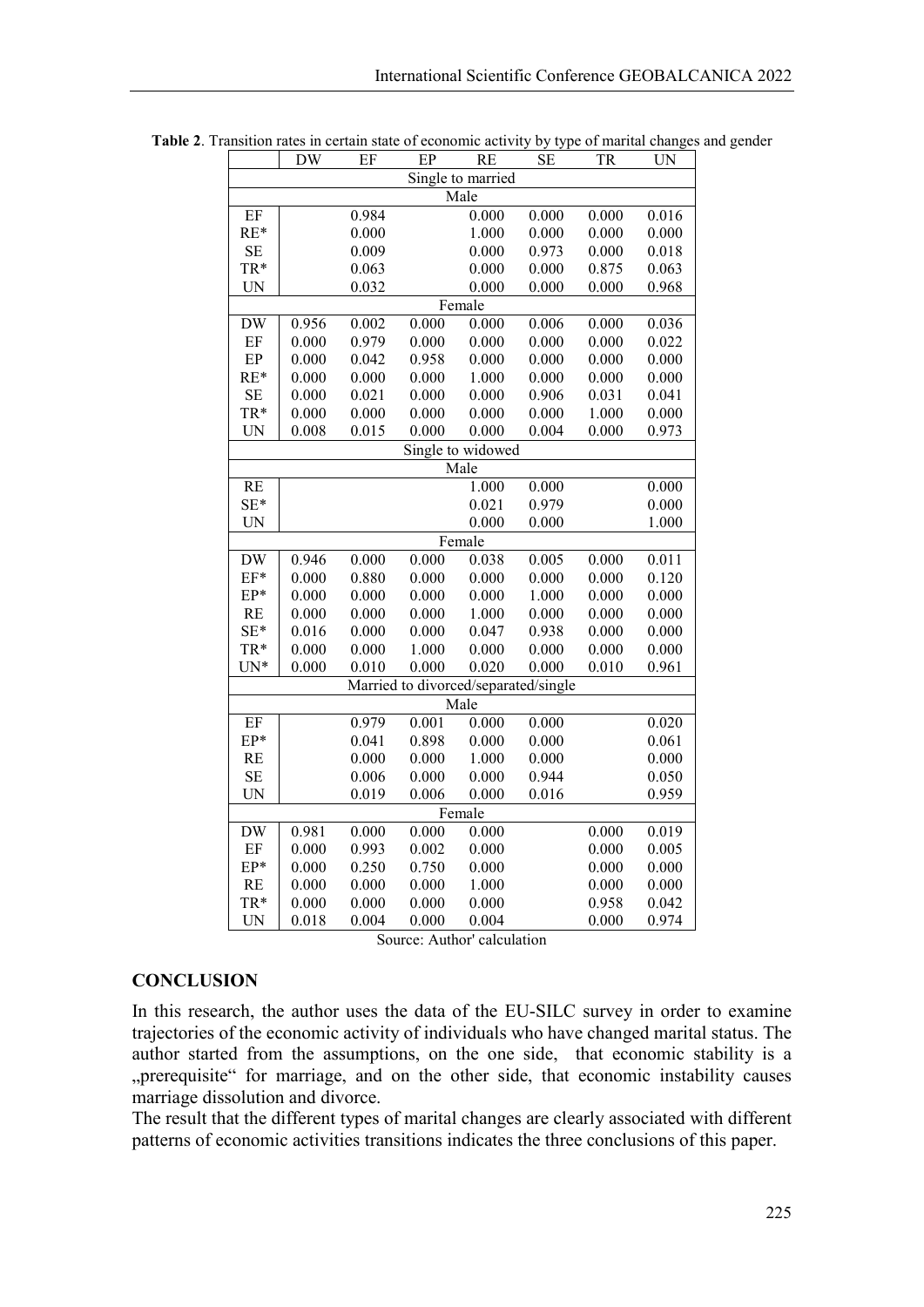Firstly, it is evident that economic stability is a "prerequisite" for marriage for both men and women which is consistent with the economic theory of marriage and also previous studies (section Introduction and Background). Securing employment before marriage is a feature of over a quarter of individuals who changed their marital status from single to married.

Secondly, as expected given the economic and sociological background of the Serbian population (section Background), turned out that marriage different effect on the economic activities transitions among men and women. Given that slow separation from traditional marital behavior (patriarchy), it was expected that entry into marriage starts activation on the labor market among men which unambiguously suggests that male economic stability can be considered as deciding for marriage. Contrary, entering into marriage for women means withdrawal from the labor market which can be linked with pregnancy or childbirth at the beginning of the marriage. This finding has raised the question for future research, namely the return of women to the labor market after marriage and childbirth. To which extent these life events can complicate the position of women on the labor market? This question is gaining importance given the structural and institutional barriers in Serbia, precisely, unregulated labor market and inadequate institutional support especially regarding the inability to achieve a balance between work and family life among women.

Thirdly, male economic instability can be considered as a cause of marriage dissolution and divorce. This is confirmed by the existing probability for the transition from employment to unemployment among men who changed their marital status from married to divorced. On the one side, this conclusion is explained by the economic theory of marriage and the fact that job loss overslaughs the maximization of well-being in marriage. On the other side, this conclusion can be related to the value profile of the Serbian population ie. not-eradicated traditionalism that implies the gender construct of the male breadwinner. Of course, male economic instability cannot be viewed separately from other socio-psychological determinants that can potentially lead to divorce. The fact that the economic factor is not the sole cause of the divorce is confirmed by the fact that among the individuals who changed their marital status from married to divorced exist a large proportion of those who were employed both before and after the divorce. Therefore, future research should be directed towards examining the predictors of divorce in Serbia through the inclusion of various variables of both economic and sociopsychological nature.

As pointed out above, this research is based on a small sample of persons who recorded marital change obtained from the EU-SILC survey due to the lack of longitudinal surveys in Serbia. So, this can be considered a preliminary findings, while one of the goals of future research is to examine opportunities for expansion of the sample.

# **REFERENCES**

[1] Becker, G. (1974). A theory of Marriage. in: Theodore W. Schultz (eds), Economics of the Family: Marriage, Children, and Human Capital, University of Chicago Press. pp. 299-351.

[2] Becker, G., Lindes, E. & Michael, R. (1976). Economics of marital instability. Working paper No. 153, Center for economic analysis of human behavior and social institutions.

[3] Bobić, M. (2003). Brak ili/i Partnerstvo. Demografsko sociološka studija. Beograd: ISI FF I Čigoja Štampa.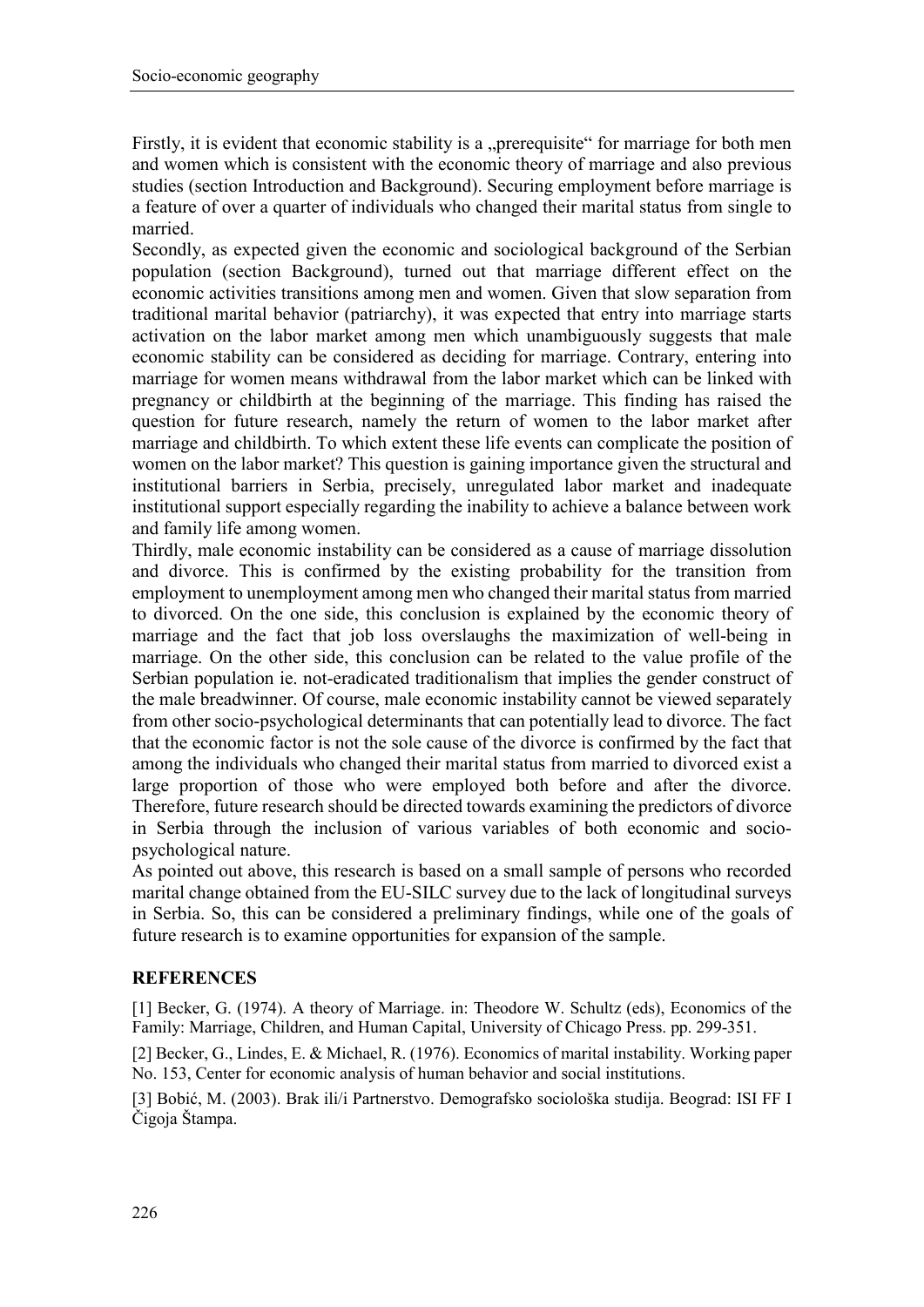[4] Bobić, M. (2006). Blokirana transformacija bračnosti u Srbiji – kašnjenje ili izostanak "druge demografske tranzicije. In: Tomanović, S. (eds) Društvo u previranju: sociološke studije nekih aspekata društvene transformacije u Srbiji. Beograd: ISI i Čigoja štampa.

[5] Bobić, M. & Vukelić, J. (2011). Second Demographic Transition De-blocked? Sociologija, 53(2), pp. 149-176

[6] Burstein, N.R. (2007). Economic influences on marriage and divorce. Journal of Policy Analysis and Management, 26, pp. 387–429.

[7] Gibson-Davis, C.M. (2009). Money, Marriage, and Children: Testing the Financial Expectations and Family Formation Theory. Journal of Marriage and Family, 71(1), pp. 146-160.

[8] Gurrentz, B. (2018). Millennial Marriage: How Much Does Economic Security Matter to Marriage Rates for Young Adults? Working paper prepared for the 2018 Annual Meeting of the Population Association of America.

[9] Jalovaara, M. (2003). The Joint Effects of Marriage Partners' Socioeconomic Positions on the Risk of Divorce. Demography, 40(1), pp. 67–81.

[10] Kalmijn, M., Loeve, A. & Manting, D. (2007). Income dynamics in couples and the dissolution of marriage and cohabitation. Demography, 44, pp. 159–179.

[11] Keeley, M.C. (1977). The economics of family formation. Economic Inquire, 15, pp. 238-250.

[12] Lewin, A.C. (2005). The effect of economic stability on family stability among welfare recipients. Evaluation Review, 29, pp. 223–240.

[13] Liu, G. & Vikat, A. (2004). Does Divorce Risk Depend on Spouses' Relative Income? A Register-Based Study of First Marriages in Sweden in 1981-1998. MPIDR Working paper 10, Max Planck Institute for Demographic Research

[14] Manting, D. & Loeve, J.A. (2007). Economic circumstances and union dissolution of couples in the 1990s in the Netherlands. Discussion paper, Statistics Netherlands.

[15] Milić, A. (2010). Porodica i izazovi društvene transformacije. In: Milić, A. (ed.) Vreme porodica: sociološka studija o porodičnoj transformaciji u savremenoj Srbiji, Beograd: ISI FF i Čigoja štampa.

[16] Hansen, H.T. (2005). Unemployment and Marital Dissolution: A Panel Data Study of Norway. European Sociological Review, 21(2), pp. 135–148.

[17] Hardie, J. H., & Lucas, A. (2010). Economic Factors and Relationship Quality Among Young Couples: Comparing Cohabitation and Marriage. Journal of Marriage and the Family, 72(5), pp. 1141–1154.

[18] Petrović, M. (2011). Changes of Marital Behaviour and Family Patterns in Post-Socialist Countries: Delayed, Incomplete or Specific Second Demographic Transition? Stanovništvo, 1, pp. 53-78.

[19] Sayer, L.C. & Bianchi, S.M. (2000). Women's Economic Independence and the Probability of Divorce. Journal of Family Issues, 21, pp. 906–943.

[20] Smock, P., Manning, W., & Porter, M. (2005). Everything's There except Money: How Money Shapes Decisions to Marry among Cohabitors. Journal of Marriage and Family, 67(3), pp. 680-696.

[21] Statistical Office of the Republic of Serbia (2018). Demographic Yearbook. Belgrade: Statistical Office of the Republic of Serbia.

[22] Tomanović, S. & Ignjatović, S. (2004). Mladi u tranziciji: između porodice porekla i porodice opredeljenja. In: Mihailović, S. (ed.) Mladi zagubljeni u tranziciji, Beograd: Centar za proučavanje alternative. pp. 39-64.